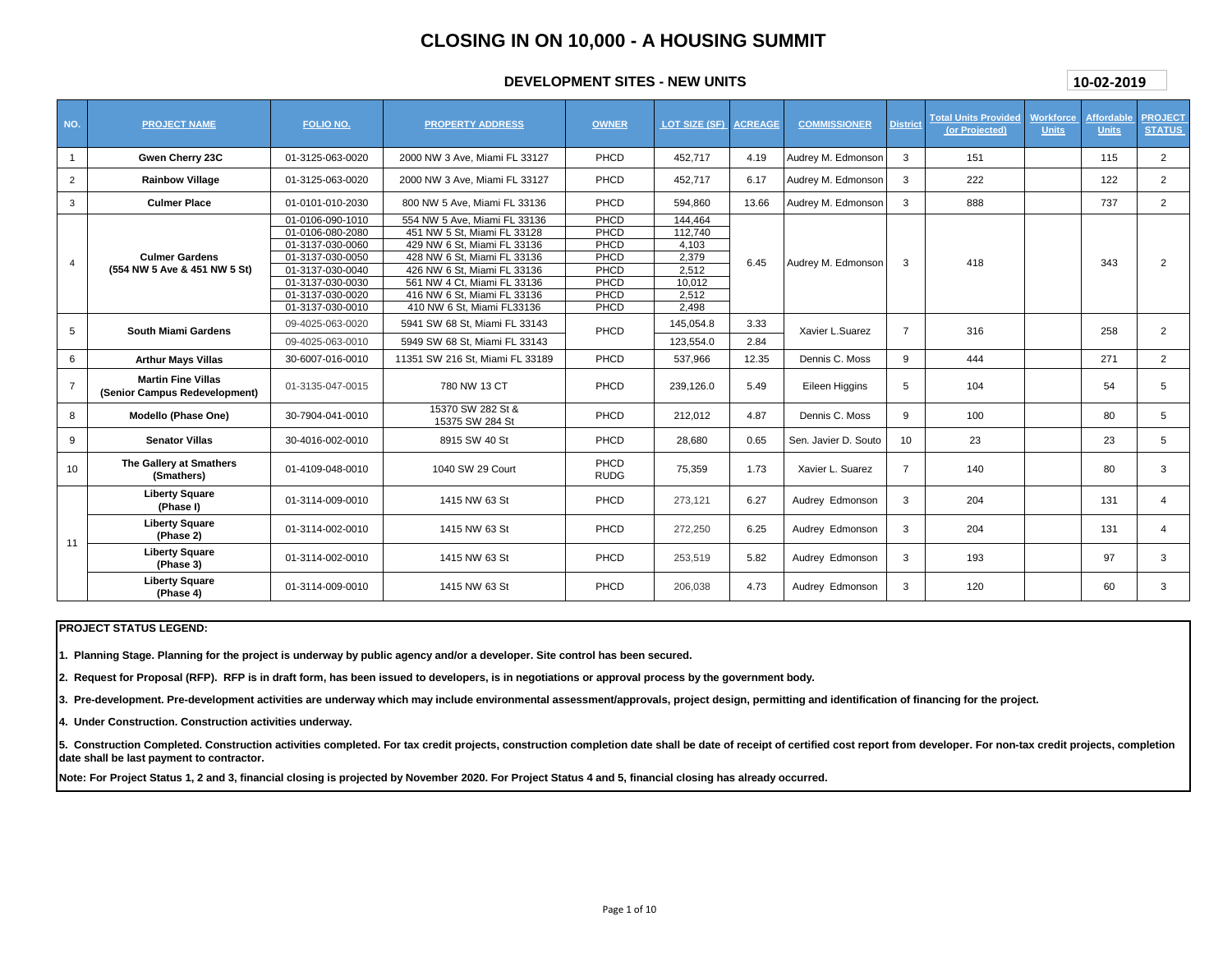| NO. | <b>PROJECT NAME</b>                                                                            | <b>FOLIO NO.</b>                                                                                 | <b>PROPERTY ADDRESS</b>                                                              | <b>OWNER</b>                             | LOT SIZE (SF) | <b>ACREAGE</b>                                                             | <b>COMMISSIONER</b> | <b>District</b> | <b>Total Units Provided</b><br>(or Projected) | Workforce<br><b>Units</b> | <b>Affordable</b><br><b>Units</b> | <b>PROJECT</b><br><b>STATUS</b> |
|-----|------------------------------------------------------------------------------------------------|--------------------------------------------------------------------------------------------------|--------------------------------------------------------------------------------------|------------------------------------------|---------------|----------------------------------------------------------------------------|---------------------|-----------------|-----------------------------------------------|---------------------------|-----------------------------------|---------------------------------|
| 12  | <b>Lincoln Gardens</b>                                                                         | 30-3122-004-0010                                                                                 | 4771 NW 24 Ct                                                                        | PHCD                                     | 394,658       | 9.06                                                                       | Audrey Edmonson     | 3               | 217                                           |                           | 125                               | 3                               |
| 13  | Quail Roost Transit (Village I)<br><b>Oriented Development</b>                                 | 30-6005-001-0140<br>30-6005-001-0290<br>30-6005-001-0292<br>30-6005-001-0291<br>30-6005-001-0090 | West of the South Dade TransitWay,<br>between SW 184th Street and SW<br>186th Street | PHCD and DTPW<br><b>Atlantic Pacific</b> | 334,374       | 7.68                                                                       | Dennis C. Moss      | 9               | 500                                           | 50                        | 450                               | 3                               |
| 14  | <b>Platform 3750 Transit Oriented</b><br><b>Development</b>                                    | 01-4120-013-0010                                                                                 | 3750 South Dixie Highway, Miami, FL<br>33133                                         | CAHSD and<br>PHCD                        | 91,838        | 2.11                                                                       | Xavier D. Suarez    | $\overline{7}$  | 189                                           |                           | 76                                | 3                               |
| 15  | <b>Metro Grande Apartments at</b><br>Okeechobee Station Transit Oriented<br><b>Development</b> | 04-3013-076-0010                                                                                 | 2005 W OKEECHOBEE RD<br>Hialeah, FL 33010-230                                        | DTPW and CD<br>Cornerstone               |               | The<br>southern 3<br>acres<br>(parking<br>lot) of an<br>11.85-acre<br>site | Esteban Bovo, Jr.   | 13              | 286                                           |                           | 286                               | 3                               |
| 16  | <b>Medvin Apartments</b><br>(945 SW 3 Ave)                                                     | 01-0206-090-1090                                                                                 | 945 SW 3 Ave, Miami FL 33130                                                         | PHCD                                     | 10.000        | 0.34                                                                       |                     | 5               | 10                                            | 10                        |                                   | 3                               |
| 17  | <b>Medvin Apartments</b><br>(Adj. Prop.)                                                       | 01-0206-090-1100                                                                                 | 929 SW 3 Ave, Miami FL 33130                                                         |                                          | 5,000         | 0.11                                                                       | Eileen Higgins      |                 |                                               |                           |                                   |                                 |
| 18  | <b>Little River Library</b>                                                                    | 01-3112-014-0010                                                                                 | 110 NE 79 St, Miami FL 33138                                                         | <b>LIBRARY</b>                           | 37,508        | 0.86                                                                       | Audrey M. Edmonson  | 3               | 150                                           |                           | 150                               | $\mathbf{1}$                    |
| 19  | <b>Phillis Wheatlev</b><br>(School Site)                                                       | 01-3136-054-0050                                                                                 | 1801 NW 1 PL, Miami FL 33136                                                         | <b>SCHOOL SITE</b>                       | 89.040        | <b>TBD</b>                                                                 | Audrey M. Edmonson  | 3               | 300                                           |                           | 300                               | $\mathbf{1}$                    |
| 20  | The Gallery at West Brickell Phase I<br>(Joe Moretti Site)                                     | 01-0206-090-1120                                                                                 | 201 SW 10 St, Miami, FL 33130                                                        | PHCD<br><b>RUDG</b>                      | 58,366        | 1.34                                                                       | Eileen Higgins      | 5               | 330                                           | 264                       | 66                                | 3                               |
| 21  | The Gallery on the River<br>(Jack Orr Site)                                                    | 01-0107-010-1110                                                                                 | 550 NW 5 St                                                                          | PHCD<br><b>RUDG</b>                      | $\mathbf 0$   | 9.85                                                                       | Eileen Higgins      | 5               | 160                                           | 95                        | 54                                | 3                               |
| 22  | 395 NW 1 St<br>25 North River Dr                                                               | 01-0110-090-1120                                                                                 | 395 NW 1 St                                                                          | <b>ISD</b>                               | 30,150        | 0.69                                                                       | Eileen Higgins      | 5               | 208                                           |                           | 208                               | $\overline{2}$                  |
|     |                                                                                                | 01-0111-020-1080                                                                                 | 25 Nr. River Dr.                                                                     |                                          | 15.798        | 0.36                                                                       | Eileen Higgins      | 5               | 108                                           | 58                        | 50                                |                                 |
| 23  | <b>Brisas del Este Phase 2</b><br>(Three Round Towers Site)                                    | 01-3127-079-0010                                                                                 | 2920 NW 18 Ave, Miami FL 33142                                                       | PHCD                                     | TBD           | <b>TBD</b>                                                                 | Audrey M. Edmonson  | 3               | 120                                           |                           | 75                                | 3                               |
| 24  | <b>Brisas del Rio Apts.</b><br>(Sr. Campus Redevelopment)                                      | 01-3135-047-0010                                                                                 | 2920 NW 18 Ave, Miami FL 33142                                                       | PHCD                                     | <b>TBD</b>    | <b>TBD</b>                                                                 | Eileen Higgins      | 5               | 168                                           |                           | 141                               | 3                               |

**1. Planning Stage. Planning for the project is underway by public agency and/or a developer. Site control has been secured.**

**2. Request for Proposal (RFP). RFP is in draft form, has been issued to developers, is in negotiations or approval process by the government body.**

**3. Pre-development. Pre-development activities are underway which may include environmental assessment/approvals, project design, permitting and identification of financing for the project.**

**4. Under Construction. Construction activities underway.**

5. Construction Completed. Construction activities completed. For tax credit projects, construction completion date shall be date of receipt of certified cost report from developer. For non-tax credit projects, completion **date shall be last payment to contractor.**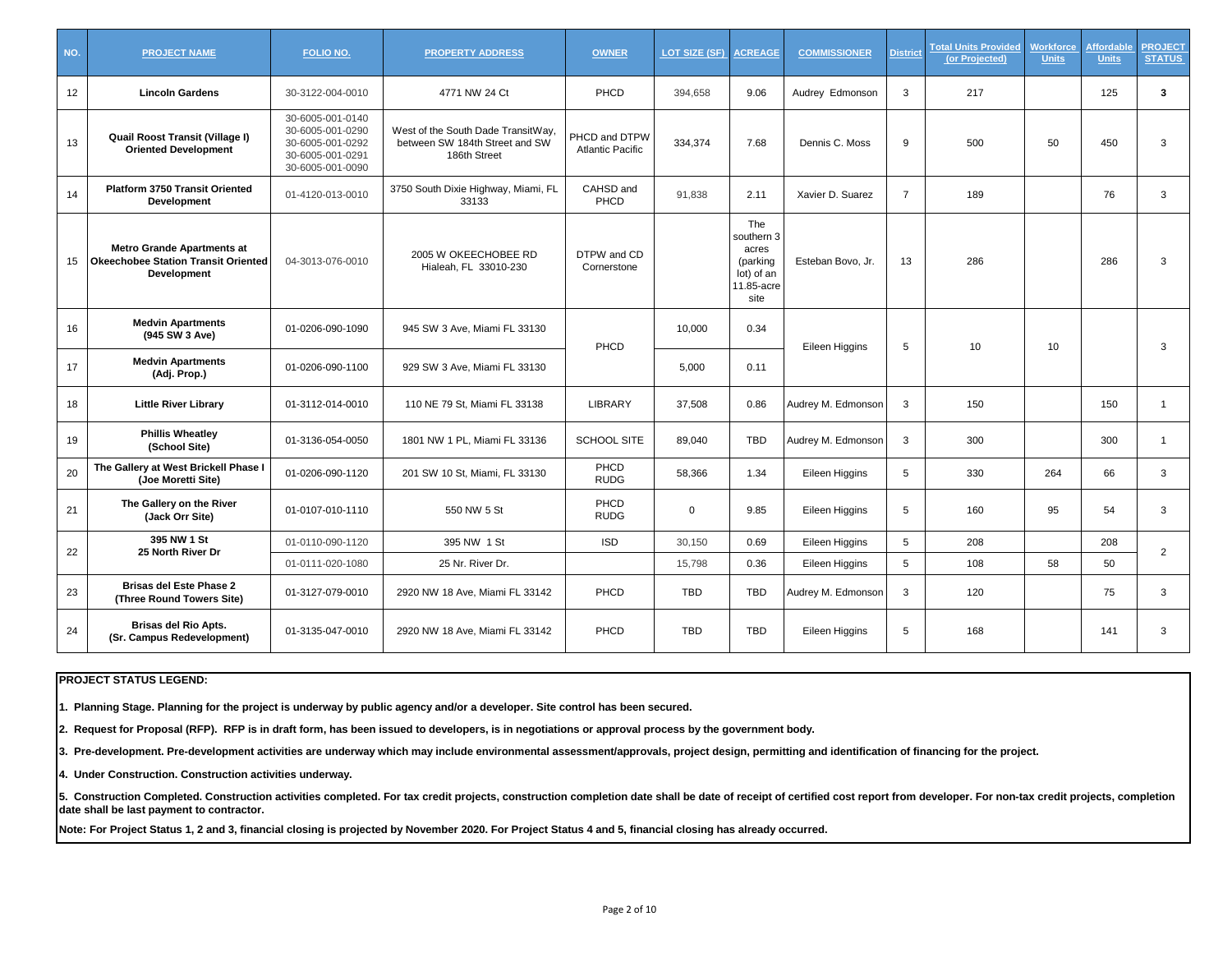| NO. | <b>PROJECT NAME</b>                                                   | FOLIO NO.                                                                                                                                                                                                                                                                                                                                        | <b>PROPERTY ADDRESS</b>                                                                                                                                                                                                                                                                                                                                                                                           | <b>OWNER</b>                                          | LOT SIZE (SF)                                                                                                                                                         | <b>ACREAGE</b>       | <b>COMMISSIONER</b> | <b>District</b> | <b>Total Units Provided</b><br>(or Projected) | <b>Workforce</b><br><b>Units</b> | <b>Affordable</b><br><b>Units</b> | <b>PROJECT</b><br><b>STATUS</b> |
|-----|-----------------------------------------------------------------------|--------------------------------------------------------------------------------------------------------------------------------------------------------------------------------------------------------------------------------------------------------------------------------------------------------------------------------------------------|-------------------------------------------------------------------------------------------------------------------------------------------------------------------------------------------------------------------------------------------------------------------------------------------------------------------------------------------------------------------------------------------------------------------|-------------------------------------------------------|-----------------------------------------------------------------------------------------------------------------------------------------------------------------------|----------------------|---------------------|-----------------|-----------------------------------------------|----------------------------------|-----------------------------------|---------------------------------|
| 25  | The Gallery at River Parc Phase I<br>(Sr. Campus Redevelopment)       | 01-3135-047-0015                                                                                                                                                                                                                                                                                                                                 | 2920 NW 18 Ave, Miami FL 33142                                                                                                                                                                                                                                                                                                                                                                                    | PHCD<br><b>RUDG</b>                                   | <b>TBD</b>                                                                                                                                                            | <b>TBD</b>           | Eileen Higgins      | 5               | 150                                           | 75                               | 45                                | 3                               |
| 26  | The Gallery at River Parc Phase 2<br>(Sr. Campus Redevelopment)       | 01-3135-047-0015                                                                                                                                                                                                                                                                                                                                 | 2920 NW 18 Ave, Miami FL 33142                                                                                                                                                                                                                                                                                                                                                                                    | PHCD<br><b>RUDG</b>                                   | <b>TBD</b>                                                                                                                                                            | <b>TBD</b>           | Eileen Higgins      | 5               | 154                                           |                                  | 118                               | 3                               |
| 27  | <b>Gallery at Joe Moretti</b><br>(Myers Center Site)                  | 01-0206-090-1120                                                                                                                                                                                                                                                                                                                                 | 201 SW 10 St                                                                                                                                                                                                                                                                                                                                                                                                      | PHCD RUDG                                             | <b>TBD</b>                                                                                                                                                            | <b>TBD</b>           | Eileen Higgins      | 5               | 67                                            | $\Omega$                         | 67                                |                                 |
| 28  | Properties at SW 216 St<br>East of US1<br>(Proposed New Cutler Manor) | SW 216 Street                                                                                                                                                                                                                                                                                                                                    | SW 216 St East of US1                                                                                                                                                                                                                                                                                                                                                                                             | Private<br>(POAH)                                     | 130.680                                                                                                                                                               | 3.00                 | Dennis C. Moss      | 9               | 127                                           |                                  |                                   | 3                               |
| 29  | <b>Poinciana Industrial Center</b>                                    | 30-3110-057-1940<br>30-3110-057-1970<br>30-3110-073-0040<br>30-3110-073-0050<br>30-3110-073-0060<br>30-3110-053-1150<br>30-3110-057-1950<br>30-3110-057-1990<br>30-3110-059-0081<br>30-3110-074-0010<br>30-3110-074-0020<br>30-3110-074-0030<br>30-3110-074-0040<br>30-3110-074-0050<br>30-3110-074-0060<br>30-3110-074-0070<br>30-3110-053-1160 | 2390 NW 79 St<br>2228 NW 79 St<br>NW 74 St near NW 25 Ave<br>NW 74 St near NW 24 Ave<br>2430 NW 74 St<br>2398 NW 78 St<br>NW 78 St and West of NW 23 Ave<br>2280 NW 79 St<br>NW 77 Terr and NW 22 Ave<br>7610 NW 23 Ave<br>2358 NW 77 Terr<br>7527 NW 24 Ave<br>NW 75 St and NW 23 Ave<br>NW 75 St and East of NW 23 Ave<br>NW 75 St and East of NW 22 Ct<br>NW 77 Terr and NW 23 Ave<br>NW 77 Terr and NW 24 Ave | PHCD                                                  | 56,424<br>23,200<br>75,533<br>77,450<br>136,473<br>2.497<br>8,750<br>40.128<br>18,252<br>36,373<br>122,554<br>114,824<br>81,014<br>80.959<br>22,472<br>6.008<br>2.479 |                      | Jean Monestime      | $\overline{2}$  | 292                                           | 97                               | 97                                | $\overline{2}$                  |
| 30  | <b>Superior Manor</b>                                                 | 30-3122-074-0020                                                                                                                                                                                                                                                                                                                                 | 5155 NW 24th Avenue                                                                                                                                                                                                                                                                                                                                                                                               | <b>NEW URBAN</b><br><b>DEVELOPMENT</b><br><b>LLC</b>  | 130,680                                                                                                                                                               | 3.00                 | Audrey M. Edmonson  | 3               | 139                                           |                                  | 139                               | 5                               |
| 31  | <b>Centerra Apartments</b>                                            |                                                                                                                                                                                                                                                                                                                                                  | 18000 SW 107th Avenue                                                                                                                                                                                                                                                                                                                                                                                             | Cornerstone                                           |                                                                                                                                                                       |                      | Dennis C. Moss      | 9               | 104                                           |                                  | 104                               | $\overline{4}$                  |
| 32  | <b>Sunset Pointe</b>                                                  | 30-3111-065-0010                                                                                                                                                                                                                                                                                                                                 | 1170 NW 79th Street                                                                                                                                                                                                                                                                                                                                                                                               | <b>Sunset Pointe</b><br>Associates, Ltd.              | 256,312                                                                                                                                                               | 5.88                 | Audrey M. Edmonson  | 3               | 136                                           | 136                              | 136                               | $\overline{4}$                  |
| 33  | <b>Water's Edge</b>                                                   | 30-6007-000-0570; 30-<br>6007-000-0562; 30-<br>6007-000-0560                                                                                                                                                                                                                                                                                     | 10999 SW 214th Street                                                                                                                                                                                                                                                                                                                                                                                             | <b>WATERS EDGE</b><br><b>ASSOCIATES</b><br><b>LTD</b> | 184,695<br>43,560<br>43.560                                                                                                                                           | 4.24<br>1.00<br>1.00 | Dennis C. Moss      | 9               | 128                                           |                                  | 128                               | 3                               |
| 34  | Solimar                                                               | 16-7824-012-0010                                                                                                                                                                                                                                                                                                                                 | 815 NW 5th Avenue, Florida City                                                                                                                                                                                                                                                                                                                                                                                   | Cornerstone                                           | 136,778                                                                                                                                                               |                      | Dennis C. Moss      | 9               | 180                                           |                                  | 180                               | 4                               |

**1. Planning Stage. Planning for the project is underway by public agency and/or a developer. Site control has been secured.**

**2. Request for Proposal (RFP). RFP is in draft form, has been issued to developers, is in negotiations or approval process by the government body.**

**3. Pre-development. Pre-development activities are underway which may include environmental assessment/approvals, project design, permitting and identification of financing for the project.**

**4. Under Construction. Construction activities underway.**

5. Construction Completed. Construction activities completed. For tax credit projects, construction completion date shall be date of receipt of certified cost report from developer. For non-tax credit projects, completion **date shall be last payment to contractor.**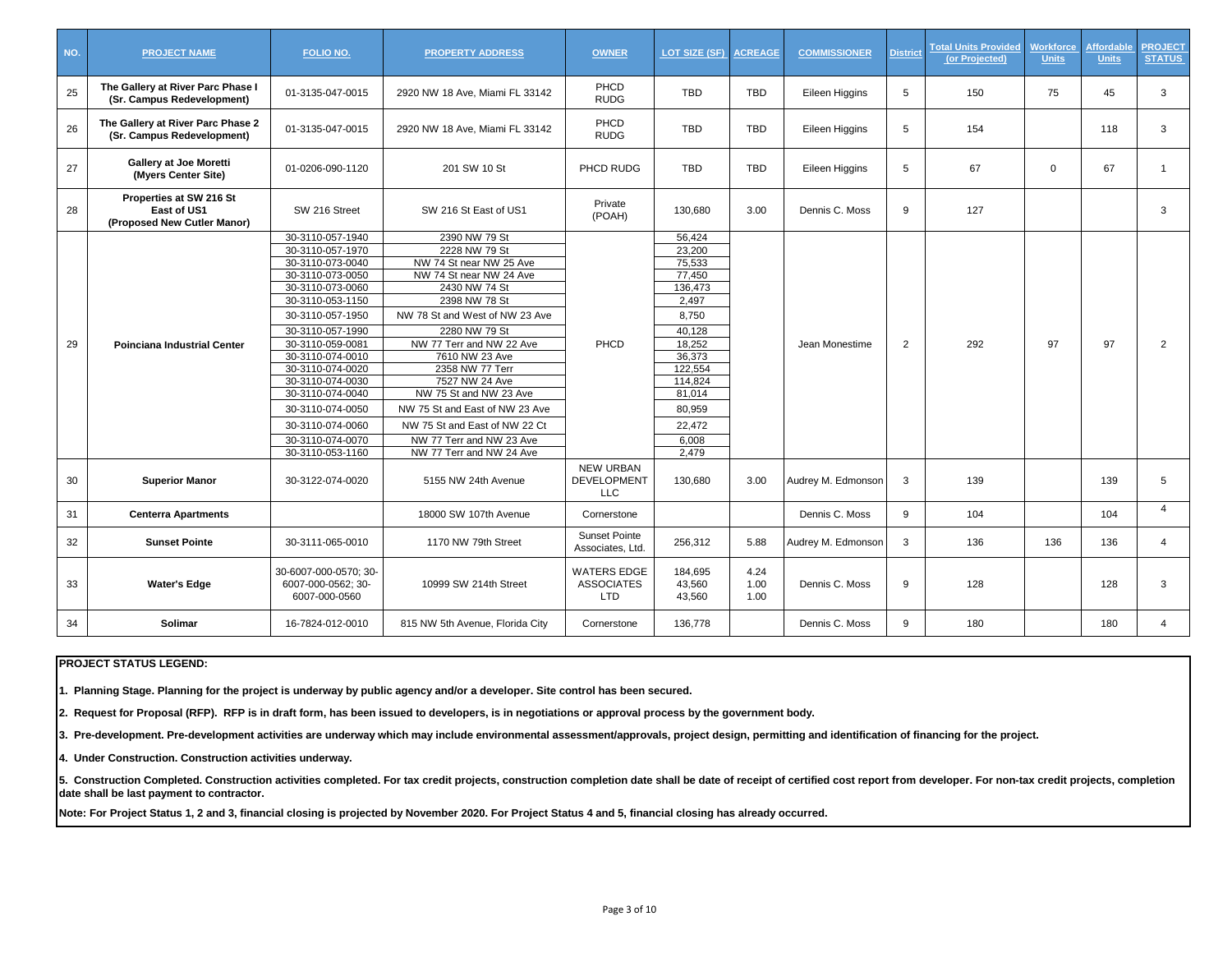| NO. | <b>PROJECT NAME</b>                                                                 | FOLIO NO.                                            | <b>PROPERTY ADDRESS</b>                                                                                                                                                                                                     | <b>OWNER</b>                                           | LOT SIZE (SF)      | <b>ACREAGE</b> | <b>COMMISSIONER</b> | <b>District</b> | <b>Total Units Provided</b><br>(or Projected) | <b>Norkforce</b><br><b>Units</b> | <b>Affordable</b><br><b>Units</b> | <b>PROJECT</b><br><b>STATUS</b> |
|-----|-------------------------------------------------------------------------------------|------------------------------------------------------|-----------------------------------------------------------------------------------------------------------------------------------------------------------------------------------------------------------------------------|--------------------------------------------------------|--------------------|----------------|---------------------|-----------------|-----------------------------------------------|----------------------------------|-----------------------------------|---------------------------------|
| 35  | <b>Sunset Pointe II</b>                                                             |                                                      | 1177 NW 76th Street                                                                                                                                                                                                         | Cornerstone                                            |                    |                | Audrey M. Edmonson  | 3               | 96                                            |                                  | 96                                | $\overline{2}$                  |
| 36  | Northside Transit Village IV                                                        | 30-3109-037-0020                                     | 3160 NW 79th Street                                                                                                                                                                                                         | <b>Atlantic Pacific</b><br>93rd ST CDC                 | 254,518            | 5.84           | Jean Monestime      | $\overline{2}$  | 120                                           |                                  | 120                               | 4                               |
| 37  | <b>Marian Towers</b>                                                                | 31-2211-004-0360                                     | 17505 N Bay Road, Sunny Isles Beach                                                                                                                                                                                         | <b>Atlantic Pacific</b><br>Catholic Health<br>Services | 222,710            | 5.11           | Audrey M. Edmonson  | 3               | 220                                           |                                  | 220                               | 4                               |
| 38  | Northside Transit Village II                                                        | 30-3109-037-0020                                     | NW 32 Ave & NW 78 St                                                                                                                                                                                                        | <b>Atlantic Pacific</b><br>19th St CDC                 | 254,518            | 5.84           | Jean Monestime      | $\overline{2}$  | 180                                           |                                  | 180                               | $\overline{2}$                  |
|     |                                                                                     | 01-3114-027-1290                                     |                                                                                                                                                                                                                             |                                                        | 2,800              | 0.06           |                     |                 |                                               |                                  |                                   |                                 |
|     |                                                                                     | 01-3114-027-1250                                     |                                                                                                                                                                                                                             |                                                        | 11,066             | 0.25           |                     |                 |                                               |                                  |                                   |                                 |
|     |                                                                                     | 01-3114-027-1240                                     | NW 62 St & NW 15 Ave<br>152 NW 8th Street<br>SW 200 St intersec. SW 200 Dr<br>SW 88th Street and SW 169th Court,<br>Unincorporated Miami-Dade County<br>11855 SW 216 St<br>NE corner of SW 268 St 142 Av<br>1165 NW 11th St |                                                        | 3,400              | 0.08           |                     |                 |                                               |                                  |                                   |                                 |
|     |                                                                                     | 01-3114-027-1230                                     |                                                                                                                                                                                                                             | <b>Atlantic Pacific</b>                                | 3,400              | 0.08           |                     |                 |                                               |                                  |                                   |                                 |
| 39  | Residences at Dr. King Boulevard                                                    | 01-3114-027-1220                                     |                                                                                                                                                                                                                             | <b>MLK EDC</b>                                         | 3,400              | 0.08           | Audrey M. Edmonson  | 3               | 120                                           | 48                               | 72                                | $\mathbf{1}$                    |
|     |                                                                                     | 01-3114-027-1210                                     |                                                                                                                                                                                                                             |                                                        | 3,400              | 0.08           |                     |                 |                                               |                                  |                                   |                                 |
|     |                                                                                     | 01-3114-035-2000                                     |                                                                                                                                                                                                                             |                                                        | 4,150              | 0.10           |                     |                 |                                               |                                  |                                   |                                 |
|     |                                                                                     | 01-3114-035-2020                                     |                                                                                                                                                                                                                             |                                                        | 14,523             | 0.33           |                     |                 |                                               |                                  |                                   |                                 |
|     |                                                                                     | 01-3114-035-2030                                     |                                                                                                                                                                                                                             |                                                        | 6,136              | 0.14           |                     |                 |                                               |                                  |                                   |                                 |
| 40  | Block 45                                                                            | 01-0104-050-1010                                     |                                                                                                                                                                                                                             | <b>Atlantic Pacific</b><br><b>BAME CDC</b>             | 90,000             | 2.07           | Audrey M. Edmonson  | 3               | 616                                           | 350                              | 30                                | $\mathbf{1}$                    |
| 41  | <b>Caribbean Village Apartments</b><br>(Caribbean Transit Oriented<br>Developments) | 30-6006-067-0010                                     |                                                                                                                                                                                                                             | Pinnacle Housing<br>Group                              | 140,584            | 3.23           | Dennis C. Moss      | 9               | 350                                           |                                  | 350                               | 4                               |
| 42  | <b>Paradise Lakes Apartments</b>                                                    | 30-5906-004-0010                                     |                                                                                                                                                                                                                             | <b>Housing Trust</b><br>Group                          | 118,162            | 2.71           | Joe A. Martinez     | 11              | 60                                            |                                  | 76                                | 3                               |
| 43  | <b>Silver Creek</b>                                                                 | 30-6912-000-0260                                     |                                                                                                                                                                                                                             | <b>Green Mills</b>                                     | 108,065            | 2.48           | Dennis C. Moss      | 9               | 90                                            |                                  | 90                                | $\overline{4}$                  |
| 44  | <b>Woodland Grove</b>                                                               | 30-6934-000-0150<br>30 <sup>°</sup><br>6934-000-0061 |                                                                                                                                                                                                                             | <b>Lewis Swezy</b>                                     | 426,888<br>185,565 | 9.80<br>4.26   | Dennis C. Moss      | 9               | 190                                           |                                  | 190                               | 3                               |
| 45  | Proposed project adjacent to Singer                                                 | 01-3135-000-0162                                     |                                                                                                                                                                                                                             | Miami-Dade<br>County                                   |                    |                | Audrey M. Edmonson  | 3               | 300                                           | 150                              | 150                               | $\mathbf{1}$                    |
| 46  | <b>Barcelona Condominium</b>                                                        | 01-3134-123-0001<br>(REFERENCE)                      | 2217 NE 7th Street                                                                                                                                                                                                          | Carrfour<br>Supportive<br>Housing, Inc.                |                    |                | Eileen Higgins      | 5               | 18                                            |                                  | 18                                | 3                               |

**1. Planning Stage. Planning for the project is underway by public agency and/or a developer. Site control has been secured.**

**2. Request for Proposal (RFP). RFP is in draft form, has been issued to developers, is in negotiations or approval process by the government body.**

**3. Pre-development. Pre-development activities are underway which may include environmental assessment/approvals, project design, permitting and identification of financing for the project.**

**4. Under Construction. Construction activities underway.**

5. Construction Completed. Construction activities completed. For tax credit projects, construction completion date shall be date of receipt of certified cost report from developer. For non-tax credit projects, completion **date shall be last payment to contractor.**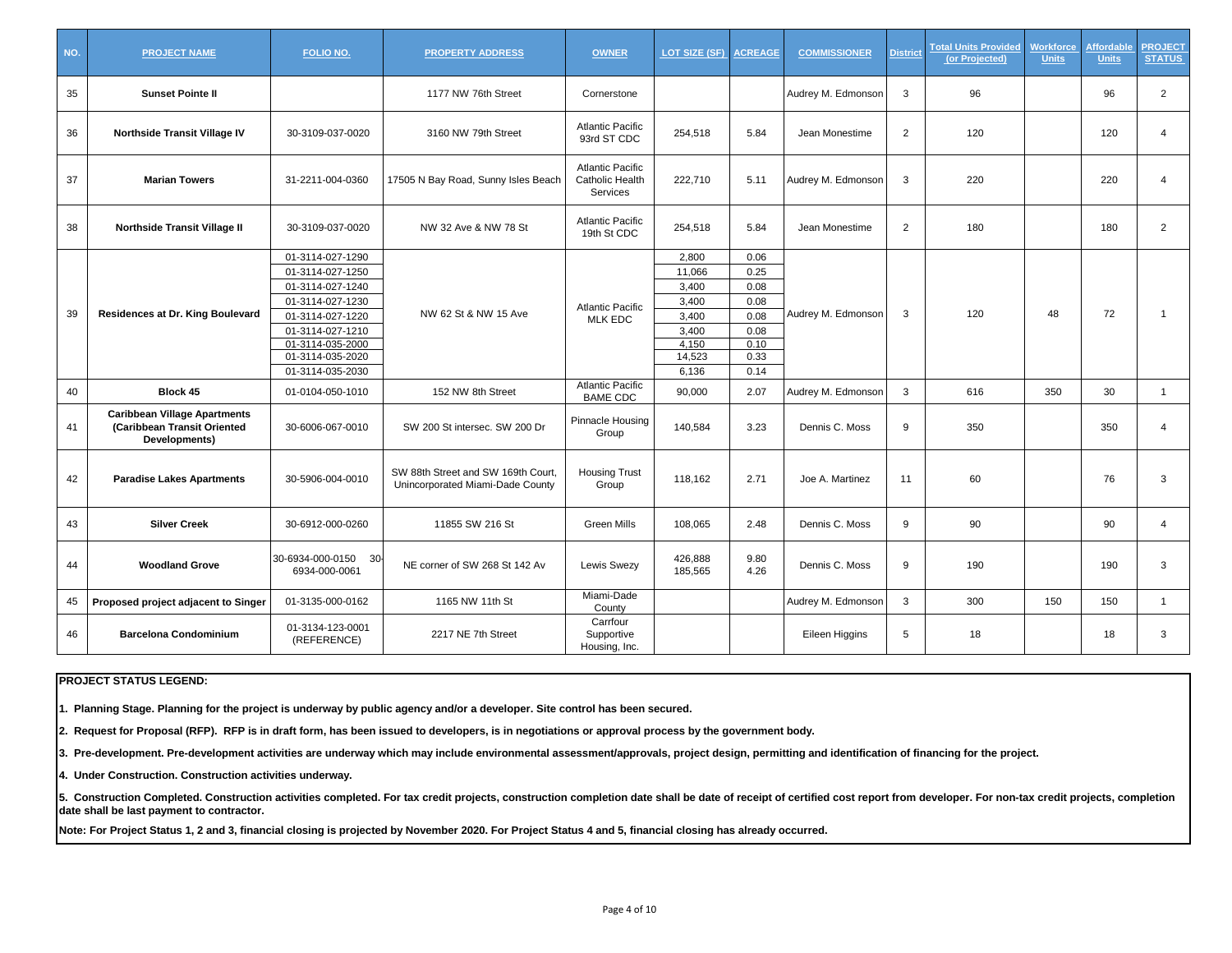| NO. | <b>PROJECT NAME</b>                           | <b>FOLIO NO.</b>               | <b>PROPERTY ADDRESS</b>       | <b>OWNER</b>                            | <b>LOT SIZE (SF) ACREAGE</b> |       | <b>COMMISSIONER</b>  | <b>District</b> | <b>Total Units Provided</b><br>(or Projected) | <b>Norkforce</b><br><b>Units</b> | <b>Affordable</b><br><b>Units</b> | <b>PROJECT</b><br><b>STATUS</b> |
|-----|-----------------------------------------------|--------------------------------|-------------------------------|-----------------------------------------|------------------------------|-------|----------------------|-----------------|-----------------------------------------------|----------------------------------|-----------------------------------|---------------------------------|
| 47  | <b>Coalition Lift</b>                         | 01-3114-043-1800               | 1225 NW 58th Street           | Carrfour<br>Supportive<br>Housing, Inc. | 21,200                       | 0.49  | Audrey M. Edmonson   | 3               | 34                                            |                                  | 34                                | 5                               |
| 48  | <b>Coral Bay Cove Apartments</b>              | 30-6927-029-0010               | NE Inters. US1 and SW 260 St  | Landmark                                | 129,093                      | 2.96  | Dennis C. Moss       | 9               | 224                                           |                                  | 224                               | 4                               |
|     |                                               | 30-6927-029-0020               |                               |                                         | 205,165                      | 4.71  |                      |                 |                                               |                                  |                                   |                                 |
| 49  | <b>Garden Walk Apartments</b>                 | 30-6007-028-0010               | 21354 SW 112 Ave              | Talcocy                                 | 468,184                      | 10.75 | Dennis C. Moss       | 9               | 228                                           |                                  | 228                               | $\overline{4}$                  |
| 50  | Kanepeli Park                                 | 02-4203-009-5770               | 234 Jefferson Avenue          | Miami Beach                             | 7,000                        | 0.16  | Eileen Higgins       | 5               | 21                                            |                                  | 21                                | 5                               |
|     |                                               | 02-4203-009-5760               | 246 Jefferson Avenue          | <b>Housing Authority</b>                | 7.000                        | 0.16  |                      |                 |                                               |                                  |                                   |                                 |
| 51  | La Joya Estates                               | 30-6934-000-1555               | 14201-14291 SW 267 St         | <b>Lewis Swezy</b><br>Centennial        | 199,504                      | 4.58  | Dennis C. Moss       | 9               | 106                                           |                                  | 106                               | 5                               |
| 52  | <b>Lake Point Plaza Apartments</b>            | 04-2025-001-0242               | 1005 & 1025 W 76 Street       | <b>Lewis Swezy</b>                      | 69,130                       | 1.59  | Esteban L. Bovo, Jr. | 13              | 76                                            |                                  | 76                                | $\overline{4}$                  |
| 53  |                                               | 04-3120-019-0890               |                               | Spinal Cord Living                      | 3.672                        | 0.08  |                      |                 |                                               |                                  |                                   |                                 |
|     | Le Jeune Gardens                              | 04-3120-019-0910               | 1190 SE 8th Avenue            | Assistance Dev,                         | 8.386                        | 0.19  | Rebeca Sosa          | 6               | 18                                            |                                  | 18                                | 4                               |
|     |                                               | 04-3120-019-0920               |                               | Inc                                     | 9,746                        | 0.22  |                      |                 |                                               |                                  |                                   |                                 |
|     |                                               | 01-3133-023-1190               | 6820 NW 2nd Ave               | Iami Real Estate                        | 5,750                        | 0.13  |                      |                 |                                               |                                  |                                   |                                 |
| 54  | <b>Little Haiti Small Developments</b>        | 01-3112-032-0160               | 7800 NW 2nd Ave               | Investments, LLC                        | 19.350                       | 0.44  | Audrey M. Edmonson   | 3               | 23                                            |                                  | 23                                | 4                               |
| 55  | <b>Magnolia North 2145 Apartments</b>         | 08-2122-003-0130               | 2145 Lincoln Avenue           | Opa-Locka CDC                           | 10,800                       | 0.25  | Barbara J. Jordan    | $\overline{1}$  | 12                                            |                                  | 12                                | $\overline{4}$                  |
| 56  | <b>Opa Lakes Apartments</b>                   | 08-2122-011-0080               | 2491 NW 135th St              | <b>Metro Realty</b>                     | 36,250                       | 0.83  | Barbara J. Jordan    | $\overline{1}$  | 48                                            | 14                               | 34                                | 5                               |
| 57  | <b>Orchid Estates</b>                         | 30-6934-004-0030               | 25400-26450-16500 NW 146th St | Lewis Swezy<br>Centennial               | 118,788                      | 2.73  | Daniella Levine Cava | 8               | 74                                            |                                  | 74                                | 5                               |
| 58  |                                               | 16-7825-000-0411               | 50 SW 6th Ave                 |                                         | 137,025                      | 3.15  | Dennis C. Moss       | 9               |                                               |                                  | 91                                | 4                               |
|     | <b>Palm Villas Apartments</b>                 | 16-7802-000-0610               | 726 W Palm Drive              | Centro Campesino                        | 176,980                      | 4.06  |                      |                 | 91                                            |                                  |                                   |                                 |
| 59  | <b>Redland Crossings</b>                      | 30-6933-000-0010               | 26620 Old Dixie Hwy.          | <b>Lewis Swezy</b><br>Centennial        | 292,418                      | 6.71  | Daniella Levine Cava | 8               | 134                                           | 73                               | 61                                | 4                               |
| 60  | Regatta Place                                 | 30-3121-000-1300               | 3180 NW 42nd Ave              | Cornerstone                             | 173,369                      | 3.98  | Audrey M. Edmonson   | 3               | 108                                           |                                  | 106                               | $\overline{4}$                  |
| 61  | Samari Lakes East<br>Condominium              | 27-3003-010-001<br>(REFERENCE) | 10090 NW 80th Ct.             | City of Hialeah<br>Gardens              |                              |       | Jose "Pepe" Diaz     | 12              | 16                                            |                                  | 16                                | 5                               |
| 62  | St. John Bahamas Village<br><b>Apartments</b> | 01-3112-048-0220               | 143 NW 77th St                | St. John<br>Community Dev.<br>Corp      | 21,071                       | 0.48  | Audrey M. Edmonson   | 3               | 9                                             |                                  | 9                                 | 5                               |

**1. Planning Stage. Planning for the project is underway by public agency and/or a developer. Site control has been secured.**

**2. Request for Proposal (RFP). RFP is in draft form, has been issued to developers, is in negotiations or approval process by the government body.**

**3. Pre-development. Pre-development activities are underway which may include environmental assessment/approvals, project design, permitting and identification of financing for the project.**

**4. Under Construction. Construction activities underway.**

5. Construction Completed. Construction activities completed. For tax credit projects, construction completion date shall be date of receipt of certified cost report from developer. For non-tax credit projects, completion **date shall be last payment to contractor.**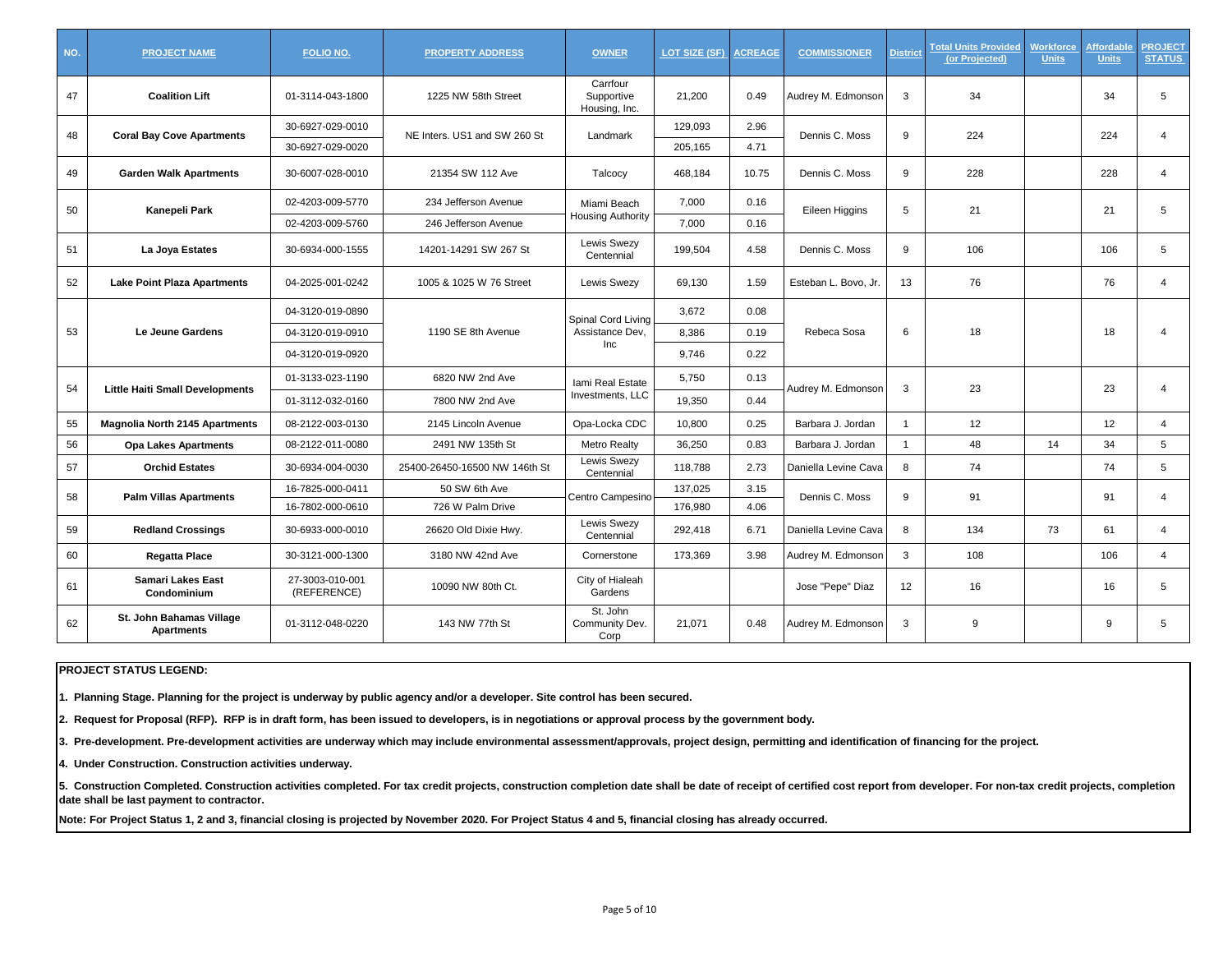| NO. | <b>PROJECT NAME</b>                                      | FOLIO NO.         | <b>PROPERTY ADDRESS</b>   | <b>OWNER</b>                       | LOT SIZE (SF) | <b>ACREAGE</b> | <b>COMMISSIONER</b> | <b>District</b> | <b>Total Units Provided</b><br>(or Projected) | <b>Norkforce</b><br><b>Units</b> | Affordable<br><b>Units</b> | <b>PROJECT</b><br><b>STATUS</b> |
|-----|----------------------------------------------------------|-------------------|---------------------------|------------------------------------|---------------|----------------|---------------------|-----------------|-----------------------------------------------|----------------------------------|----------------------------|---------------------------------|
|     |                                                          | 01-3136-036-0010  |                           |                                    | 3.622         | 0.08           |                     |                 |                                               |                                  |                            |                                 |
|     |                                                          | 01-3136-036-0032  |                           |                                    | 21,740        | 0.50           |                     |                 |                                               |                                  |                            |                                 |
| 63  | St. John Plaza Apartments                                | 01-3136-036-0020  | 1301 NW 3rd Avenue        | St. John<br>Community Dev.         | 9,931         | 0.23           | Audrey M. Edmonson  | 3               | 90                                            |                                  | 90                         | 4                               |
|     |                                                          | 01-3136-036-0070  |                           | Corp                               | 28,879        | 0.66           |                     |                 |                                               |                                  |                            |                                 |
|     |                                                          | 01-3136-036-0100  |                           |                                    | 4,738         | 0.11           |                     |                 |                                               |                                  |                            |                                 |
|     |                                                          | 01-3136-036-0090  |                           |                                    | 1,458         | 0.03           |                     |                 |                                               |                                  |                            |                                 |
| 64  | St. John Village Apt. II                                 | 01-3136-051-0470  | 1445 NW 1 Place           | St. John<br>Community Dev.<br>Corp | 10.600        | 0.24           | Audrey M. Edmonson  | 3               | 10                                            |                                  | 10                         | 4                               |
| 65  | The Jasmine                                              | 01-4103-036-0320  | 100 SW 22nd Ave.          | Gatehouse                          | 27,948        | 0.64           | Eileen Higgins      | 5               | 96                                            |                                  | 96                         | $\overline{4}$                  |
|     |                                                          | 01-3114-000-0170  |                           |                                    | 10,700        | 0.25           |                     |                 |                                               |                                  |                            |                                 |
|     |                                                          | 01-3114-000-0150  |                           |                                    | 9,977         | 0.23           |                     |                 |                                               |                                  |                            |                                 |
| 66  | <b>Tuscany Cove I</b>                                    | 01-3114-000-0220  | 5900 NW 7th Avenue        | Talcocy                            | 6,204         | 0.14           | Audrey M. Edmonson  | 3               | 160                                           |                                  | 160                        |                                 |
|     |                                                          | 01-3114-000-0210  |                           |                                    | 7,624         | 0.18           |                     |                 |                                               |                                  |                            |                                 |
|     |                                                          | 01-3114-000-0120  |                           |                                    | 31,886        | 0.73           |                     |                 |                                               |                                  |                            |                                 |
| 67  | Verbena                                                  | 30-7904-000-0231  | 28140 S. Dixie Hwy        | Pinnacle Housing<br>Group          | 104,544       | 2.40           | Dennis C. Moss      | 9               | 110                                           |                                  | 110                        | $\overline{4}$                  |
| 68  | Villa Capri II                                           | 30-7903-031-0010  | 14416 SW 280 St           | Cornerstone<br>Talcocv             | 551,799       | 12.67          | Dennis C. Moss      | 9               | 117                                           |                                  | 100                        | 5                               |
| 69  | <b>WOPR #4 Infill Houses Countywide</b>                  |                   | 3095 NW 29th St           | Cazo Construction                  |               |                | Audrey M. Edmonson  | 3               | 16                                            |                                  |                            | $\overline{4}$                  |
| 70  | <b>WOPR #4 Infill Houses</b><br><b>Liberty City</b>      | 30-3121-0160-0120 | 3100 NW 53rd St           | Cazo Construction                  | 4,359         | 0.10           | Audrey M. Edmonson  | 3               | 6                                             |                                  |                            | 4                               |
| 71  | <b>WOPR #4 Infill Houses</b><br><b>West Little River</b> |                   | 2010-2020 NW 99 Terrace   | Cazo Construction                  |               |                | Jean Monestime      | $\overline{2}$  | 5                                             |                                  |                            | 4                               |
| 72  | Puerta del Sol                                           |                   | 1765 West 42nd Place      | Pinnacle/Volunteer<br>s of America |               |                | Esteban Bovo        | 13              | 100                                           |                                  | 100                        | 3                               |
| 73  | <b>Hialeah Residences</b>                                |                   | 1280 West 46th Street     | Volunteers of<br>America           |               |                | Esteban Bovo        | 13              | 124                                           |                                  | 124                        | 3                               |
| 74  | <b>Sweetwater Towers</b>                                 |                   | 10750 SE 4th Street       | Volunteers of<br>America           |               |                | Jose Diaz           | 12              | 100                                           |                                  | 100                        | 3                               |
| 75  | <b>Los Robles</b>                                        |                   | 11495 West Flagler Street | Volunteers of<br>America           |               |                | Jose Diaz           | 12              | 100                                           |                                  | 100                        | 3                               |

**1. Planning Stage. Planning for the project is underway by public agency and/or a developer. Site control has been secured.**

**2. Request for Proposal (RFP). RFP is in draft form, has been issued to developers, is in negotiations or approval process by the government body.**

**3. Pre-development. Pre-development activities are underway which may include environmental assessment/approvals, project design, permitting and identification of financing for the project.**

**4. Under Construction. Construction activities underway.**

5. Construction Completed. Construction activities completed. For tax credit projects, construction completion date shall be date of receipt of certified cost report from developer. For non-tax credit projects, completion **date shall be last payment to contractor.**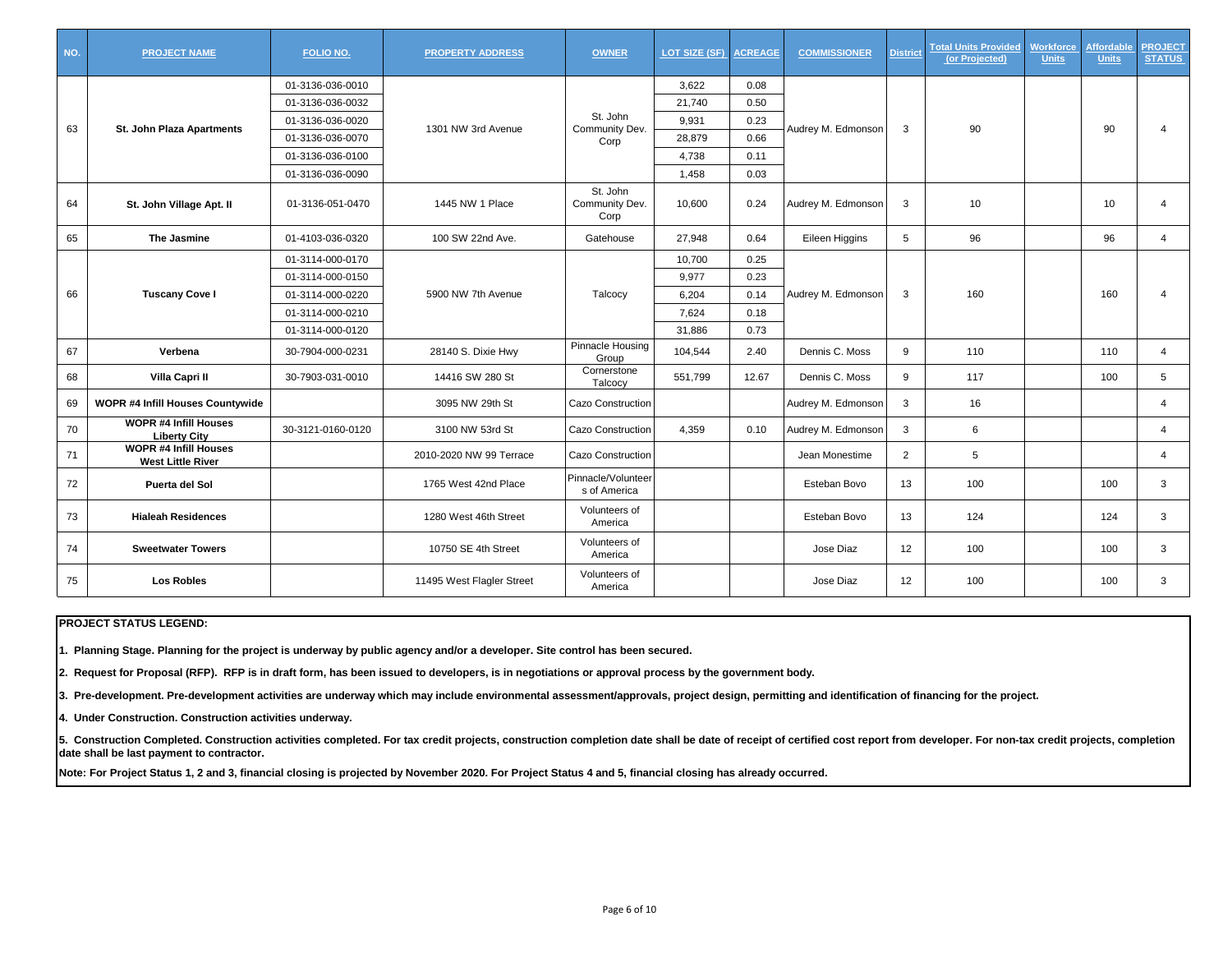| NO. | <b>PROJECT NAME</b>                                                        | <b>FOLIO NO.</b> | <b>PROPERTY ADDRESS</b>                            | <b>OWNER</b>                             | LOT SIZE (SF) | <b>ACREAGE</b> | <b>COMMISSIONER</b>          | <b>District</b> | <b>Total Units Provided</b><br>(or Projected) | <b>Workforce</b><br><b>Units</b> | <b>Affordable</b><br><b>Units</b> | <b>PROJECT</b><br><b>STATUS</b> |
|-----|----------------------------------------------------------------------------|------------------|----------------------------------------------------|------------------------------------------|---------------|----------------|------------------------------|-----------------|-----------------------------------------------|----------------------------------|-----------------------------------|---------------------------------|
| 76  | The Commons Phase Two                                                      | 34-1133-003-0130 | 20612 NW 27 Avenue                                 | <b>RUDG</b>                              | 255,815       | 5.87           | Barbara J. Jordan            | $\overline{1}$  | 180                                           |                                  |                                   | $\overline{1}$                  |
| 77  | <b>Ambar Key Homes</b>                                                     |                  | 380 NE 4th Avenue, Florida City                    |                                          |               |                | Dennis C. Moss               | 9               | 78                                            | 18                               | 60                                | 5                               |
| 78  | Ambar Key Homes Phase 2                                                    |                  | 380 NE 4th Avenue, Florida City                    |                                          |               |                | Dennis C. Moss               | 9               | 94                                            | 24                               | 70                                | 5                               |
| 79  | <b>Father Marquess-Barry Apartments</b>                                    | 01-3136-065-0070 | 301 NW 17th Street                                 | <b>HTG Rainbow</b><br>Developer          | 60,412        | 1.39           | Audrey M. Edmonson           | 3               | 60                                            |                                  | 60                                | 3                               |
| 80  | <b>Courtside Apartments, Phase II</b>                                      |                  | SW corner of NW 3rd Ave and NW<br>17th Street      | AMC HTG 2<br>Developer                   |               |                | Danielle Levine Cava         | 8               | 118                                           |                                  |                                   | $\mathbf 1$                     |
| 81  | <b>Courtside Apartments, Phase III</b>                                     |                  | NW 4th Avenue and NW 17th Street                   | AMC HTG 3<br>Developer                   |               |                | Danielle Levine Cava         | 8               | 70                                            |                                  | 70                                | $\mathbf 1$                     |
| 82  | <b>Vineyard Villas</b>                                                     |                  | 3372 NW 17th Ave, 1733 NW 33rd St                  | Magellan                                 |               |                | Audrey M. Edmonson           | 3               | 97                                            |                                  | 97                                | 3                               |
| 83  | Citadell                                                                   |                  | <b>TBD</b>                                         | Magellan                                 |               |                | Audrey M. Edmonson           | 3               | 96                                            |                                  |                                   | 3                               |
| 84  | Audrey M. Edmonson Homes                                                   |                  | 2524 NW 52 St                                      | Magellan                                 |               |                | Audrey M. Edmonson           | 3               | 100                                           |                                  | 100                               | $\overline{2}$                  |
| 85  | <b>Sage Pointe</b>                                                         |                  | 5355 NW 22 Ave                                     | Magellan                                 |               |                | Audrey M. Edmonson           | 3               | 80                                            |                                  | 80                                | $\overline{2}$                  |
| 86  | Lucida                                                                     | 31-2015-044-0010 | 15800 NW 77th Court                                | <b>Richman Capital</b><br>Group          | 112,319       | 2.58           | Esteban L. Bovo Jr.          | 13              | 108                                           |                                  | 108                               | 3                               |
| 87  | <b>Northside Commons</b>                                                   | 35-3027-072-0010 | 8301 NW 27th St                                    | <b>Green Mills</b>                       | 506,037       | 11.62          | Jose "Pepe" Diaz             | 12              | 80                                            |                                  | 72                                | 3                               |
| 88  | <b>West Wynwood</b>                                                        | 01-3128-009-0550 | 2850 NW 7th Avenue                                 | Raul Rodriguez                           | 5,325         | 0.12           | Audrey M. Edmonson           | 3               | 120                                           |                                  | 48                                | $\overline{2}$                  |
| 89  | <b>Lil Abner</b>                                                           | 25-4006-087-0010 | 455 NW 114th Avenue                                | Raul Rodriguez                           | 202,706       | 4.65           | Jose "Pepe" Diaz             | 12              | 122                                           |                                  | 122                               | 3                               |
| 90  | <b>Ludlam Trail Towers</b>                                                 |                  | Directly abutting the Ludlam Trail at<br>Coral Way |                                          |               |                | Rebeca Sosa                  | 6               | 64                                            |                                  | 64                                | 3                               |
| 91  | <b>Allapattah Ventures</b>                                                 |                  | 1396 NW 36th Street                                | Allapattah<br>Ventures, LLC &<br>Integra |               |                | 1.2 acres Audrey M. Edmonson | 3               | 271                                           |                                  | 10                                | 3                               |
| 92  | Miami Beach Site 1<br><b>Marsaille</b>                                     |                  | 1158 and 1168 Marsailles                           | Miami Beach<br><b>Housing Authority</b>  |               |                | Sally Heyman                 | $\overline{4}$  | 60                                            | 15                               | 45                                | $\mathbf 1$                     |
| 93  | <b>Miami Beach Site 2</b><br>South Shore -scattered site<br>(2 properties) |                  | 165-185 South Shore and 280-330<br>South Shore     | Miami Beach<br><b>Housing Authority</b>  |               |                | Xavier L. Suarez             | $\overline{7}$  | 112                                           | 20                               | 92                                | -1                              |

**1. Planning Stage. Planning for the project is underway by public agency and/or a developer. Site control has been secured.**

**2. Request for Proposal (RFP). RFP is in draft form, has been issued to developers, is in negotiations or approval process by the government body.**

**3. Pre-development. Pre-development activities are underway which may include environmental assessment/approvals, project design, permitting and identification of financing for the project.**

**4. Under Construction. Construction activities underway.**

5. Construction Completed. Construction activities completed. For tax credit projects, construction completion date shall be date of receipt of certified cost report from developer. For non-tax credit projects, completion **date shall be last payment to contractor.**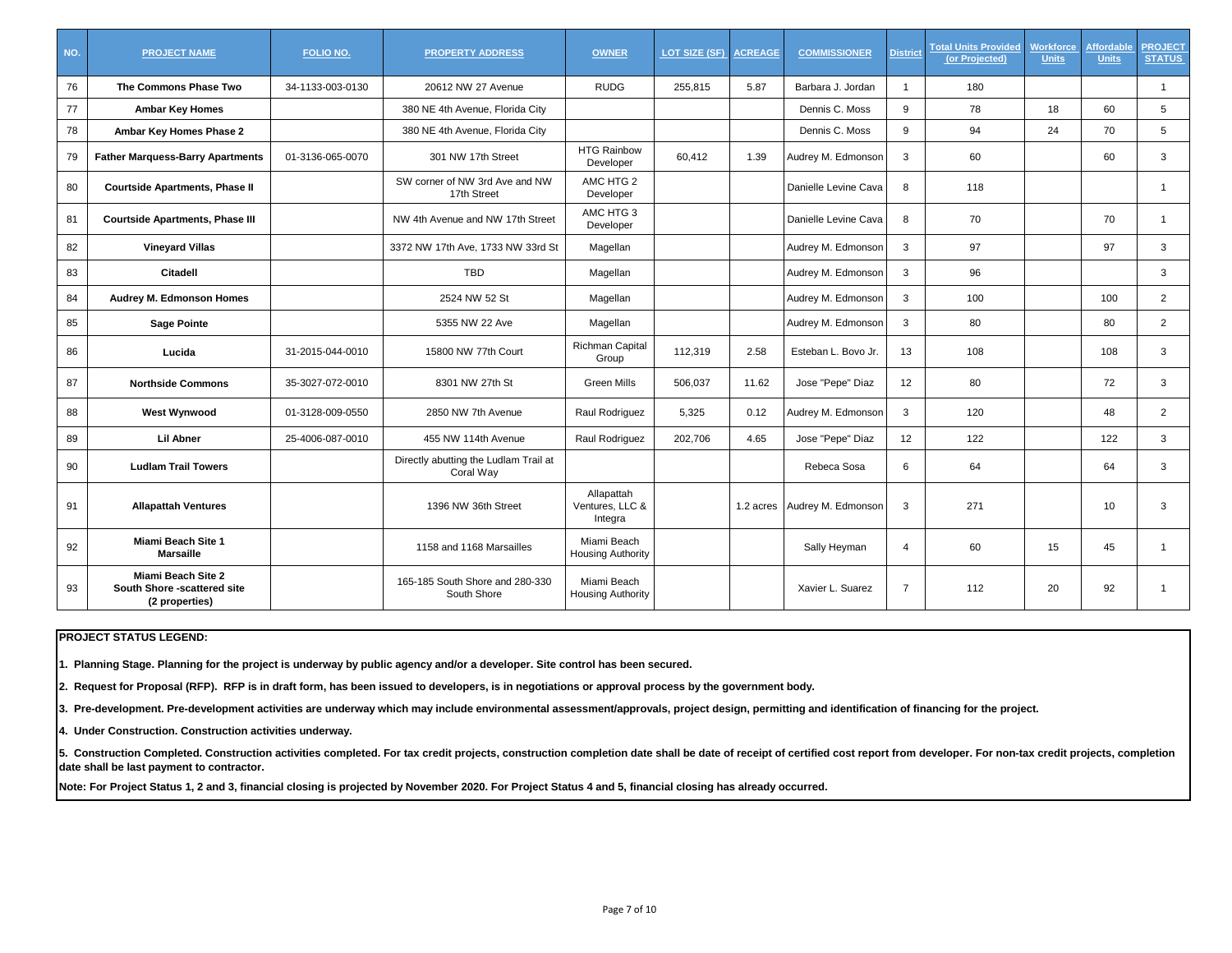| NO. | <b>PROJECT NAME</b>            | <b>FOLIO NO.</b>                        | <b>PROPERTY ADDRESS</b>                                                                                                                          | <b>OWNER</b>                                                   | LOT SIZE (SF) | <b>ACREAGE</b> | <b>COMMISSIONER</b>  | <b>District</b> | <b>Total Units Provided</b><br>(or Projected) | <b>Workforce</b><br><b>Units</b> | <b>Affordable</b><br><b>Units</b> | <b>PROJECT</b><br><b>STATUS</b> |
|-----|--------------------------------|-----------------------------------------|--------------------------------------------------------------------------------------------------------------------------------------------------|----------------------------------------------------------------|---------------|----------------|----------------------|-----------------|-----------------------------------------------|----------------------------------|-----------------------------------|---------------------------------|
| 94  | <b>Deering Groves</b>          | 6927-000-450                            | 30-6927-017-0040 / 30- 13710 SW 256th Street Homestead, FL<br>33032                                                                              | <b>AHS</b><br>Residential/Village<br>at Tuscany, LLC           | 381,785       | 8.76           | Dennis Moss          | 9               | 281                                           | 281                              | $\mathbf 0$                       | 5                               |
| 95  | <b>Villages at Coral Reef</b>  | 30-5020-000-0780 / 30-<br>5020-222-0790 | 9761 SW 152nd Street Miami, FL<br>33157                                                                                                          | AHS<br>Residential/Village<br>at Coral Reef, LLC               | 199244        | 4.57           | Dennis Moss          | 9               | 175                                           | 175                              | $\mathbf 0$                       | 4                               |
| 96  | <b>Pine Groves</b>             | 30-6923-000-0930                        | 24101 South Dixie HWY Miami, FL<br>33032                                                                                                         | <b>AHS</b><br>Residential/Pine<br>Groves Village<br><b>LLC</b> | 298,932       | 6.86           | Daniella Cava        | 8               | 224                                           | 224                              | $\mathbf 0$                       | 4                               |
| 97  | Tamiami                        | 30-5921-000-0080                        | SW 136th Street & 153rd Avenue<br>Miami, FL 33186                                                                                                | <b>AHS</b><br>Residential/Tamia<br>mi Business Park            | 380.453.04    | 8.73           | Joe Martinez         | 11              | 264                                           | 264                              | $\mathbf 0$                       |                                 |
| 98  | <b>Landings at Homestead</b>   |                                         | 201 NE 11th St, Homestead FL                                                                                                                     | Richman Group                                                  |               | 4.30           | Daniella Cava        | 8               | 101                                           |                                  |                                   | 3                               |
| 99  | <b>Martin Memorial Project</b> |                                         | 14700 Lincoln Blvd                                                                                                                               | Cornerstone,<br><b>Martin Memorial</b>                         |               | 4.50           | Dennis Moss          | 9               | 100                                           |                                  |                                   | $\mathbf 1$                     |
| 100 | <b>Christ Episcopal Church</b> |                                         | 3481 Hibiscus Street                                                                                                                             | New Urban<br>Development                                       |               |                | Xavier Suarez        | $\overline{7}$  | 80                                            | 64                               | 16                                | $\mathbf{1}$                    |
| 101 | Old Cutler                     | 30-6017-000-0012 / 30-<br>6017-001-0010 | Old Cutler Road and SW 107th Avenue Residential/Village                                                                                          | <b>AHS</b><br>at Old Cutler LLC                                | 751,715       | 17             | Dennis Moss          | 9               | 408                                           | 408                              |                                   | -1                              |
| 102 | <b>South Miami Gardens</b>     | 09-4025-063-0020/09-<br>4025-063-0010   | 5941 Sw 68 S/5949 SW 68 Street                                                                                                                   | PHCD                                                           |               | 6              | <b>Xavier Suarez</b> | $\overline{7}$  | 316                                           |                                  | 194                               | $\overline{2}$                  |
| 103 | <b>Soleste Grand Central</b>   |                                         | 218 NW 8 Street                                                                                                                                  | The Estate<br>Companies<br>Overtown/ Park<br>West CRA          |               |                | Audrey Edmonson      | 3               | 360                                           |                                  | 40                                | 4                               |
| 104 | <b>CMII</b>                    |                                         | 11850 SW 216th Street                                                                                                                            | POAH                                                           |               |                | Dennis Moss          | 9               | 113                                           |                                  | 68                                | 3                               |
| 105 | The Atala                      |                                         | On the north side of NE 137th Street.<br>approximately 500 feet West of the<br>intersection of NE 137th Street and NE<br>5th Avenue, North Miami | Magellan                                                       |               |                | Jean Monestime       | $\overline{2}$  | 134                                           |                                  | 134                               | 3                               |

**1. Planning Stage. Planning for the project is underway by public agency and/or a developer. Site control has been secured.**

**2. Request for Proposal (RFP). RFP is in draft form, has been issued to developers, is in negotiations or approval process by the government body.**

**3. Pre-development. Pre-development activities are underway which may include environmental assessment/approvals, project design, permitting and identification of financing for the project.**

**4. Under Construction. Construction activities underway.**

5. Construction Completed. Construction activities completed. For tax credit projects, construction completion date shall be date of receipt of certified cost report from developer. For non-tax credit projects, completion **date shall be last payment to contractor.**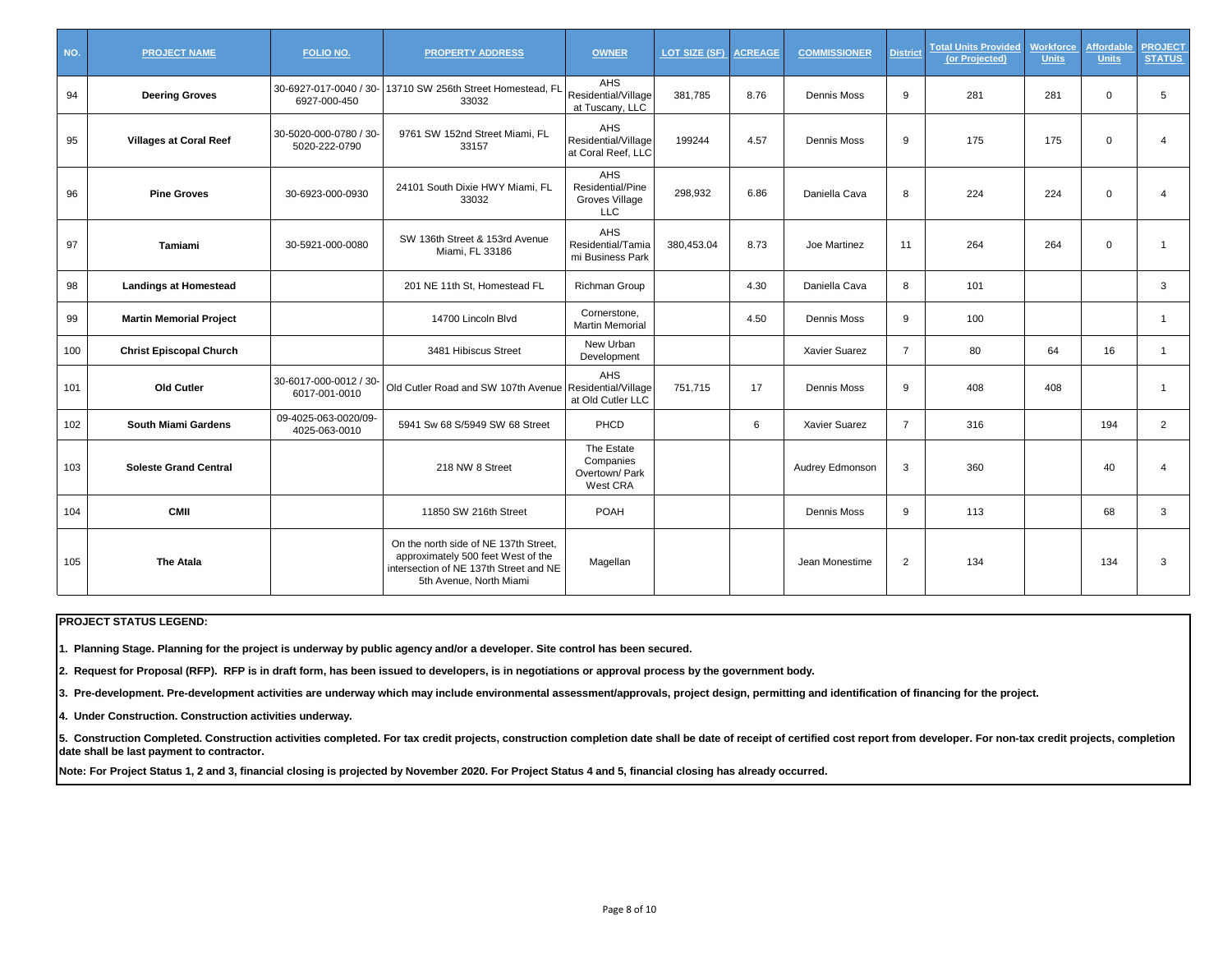| NO. | <b>PROJECT NAME</b>                  | FOLIO NO.        | <b>PROPERTY ADDRESS</b>                                                                                                   | <b>OWNER</b>                                                                                                                      | LOT SIZE (SF) ACREAGE |                | <b>COMMISSIONER</b> | <b>District</b> | Total Units Provided   Workforce   Affordable   PROJECT<br>(or Projected) | <b>Units</b> | <b>Units</b> | <b>STATUS</b> |
|-----|--------------------------------------|------------------|---------------------------------------------------------------------------------------------------------------------------|-----------------------------------------------------------------------------------------------------------------------------------|-----------------------|----------------|---------------------|-----------------|---------------------------------------------------------------------------|--------------|--------------|---------------|
| 106 | <b>Northside Transit Village III</b> | 30-3109-037-0020 | On NW 32nd Ave, at the intersection of<br>NW 78th Street and NW 32nd Avenue<br>Unincorporated Miami-Dade County           | Northside Property<br>III, LTD &<br>Northside Property<br>V, LTD                                                                  | 254,518               | 5.84           | Jean Monestime      | 2               | 180                                                                       |              | 180          |               |
| 107 | The Village of Casa Familia          | 30-4031-000-0170 | On SW 84th Street, N of the<br>intersection of SW 84th Street and SW<br>109th Avenue Unincorporated Miami-<br>Dade County | The Village of<br>Casa Familia, LTD                                                                                               | 304920                | $\overline{7}$ | Javier D, Souto     | 10              | 50                                                                        |              | 43           |               |
| 108 | <b>Brownsville Transit Village V</b> | 30-3121-059-0011 | On SW 84th Street, N of the<br>intersection of SW 84th Street and SW<br>109th Avenue Unincorporated Miami-<br>Dade County | <b>Brownsville Village</b><br>V Ltd. Atlantic<br>Pacific<br>Communities &<br>Mt. Sinai<br>Community<br>Development<br>Corporation | 22430                 | 5.15           | Audrey M. Edmonson  | 5               | 120                                                                       | $\Omega$     | 120          |               |
|     |                                      |                  |                                                                                                                           |                                                                                                                                   |                       |                |                     |                 | 17,182                                                                    | 2,920        | 11,105       |               |
|     |                                      |                  |                                                                                                                           |                                                                                                                                   |                       |                |                     |                 | <b>TOTAL AFFORDABLE/</b><br><b>WORKFORCE UNITS <math>=</math></b>         |              | 14,025       |               |

# **DEVELOPMENT SITES - REHABILITATION UNITS**

| NO. | <b>PROJECT NAME</b>                    | FOLIO NO.                            | <b>PROPERTY ADDRESS</b>       | <b>OWNER</b>                                           | LOT SIZE (SF)   | <b>ACREAGE</b> | <b>COMMISSIONER</b> | <b>District</b> | <b>Total Units Provided</b><br>(or Projected) | Workforce<br><b>Units</b> | <b>Affordable</b><br><b>Units</b> | <b>STATUS</b> |
|-----|----------------------------------------|--------------------------------------|-------------------------------|--------------------------------------------------------|-----------------|----------------|---------------------|-----------------|-----------------------------------------------|---------------------------|-----------------------------------|---------------|
|     | <b>Smathers Preservation Phase One</b> | 01-4109-048-0010                     | 935 SW 30 Ave & 2970 SW 9 St  | PHCD<br><b>RUDG</b>                                    |                 |                | Xavier L. Suarez    |                 | 182                                           |                           | 182                               |               |
|     | Three Round Tower B & C                | 01-3127-079-0010                     | 2920 & 2940 NW 18 Avenue      | PHCD                                                   |                 | 4.39           | Audrey M. Edmonson  |                 | 263                                           |                           | 263                               |               |
|     | <b>Three Round Tower A</b>             | 01-3127-079-0010                     | 2870 NW 18 Avenue             | PHCD<br><b>RUDG</b>                                    |                 | 2.59           | Audrey M. Edmonson  | 3               | 128                                           |                           | 128                               |               |
|     | Joe Moretti (Phase 2B)                 | 01-0203-010-1010                     | 600 SW 4 St, Miami FL 33130   | PHCD                                                   |                 |                | Eileen Higgins      | $\mathcal{D}$   | 96                                            |                           | 96                                |               |
|     | <b>Robert King High</b>                | 01-3135-021-0160                     | 1389 NW 7 St, Miami FL 33125  | PHCD<br><b>RUDG</b>                                    |                 | 9.26           | Eileen Higgins      | 5               | 315                                           |                           | 315                               |               |
| 6   | <b>Little Haiti Small Developments</b> | 01-3113-023-1190<br>01-3112-032-0160 | 6820 NW 2 AVE & 7800 NW 2 AVE | <b>IAMI REAL</b><br><b>ESTATE INVTS.</b><br><b>LLC</b> | 5,750<br>19,350 | 0.13           | Audrey M. Edmonson  | 3               | 23                                            |                           | 23                                |               |
|     | <b>Existing Cutler Manor</b>           | 30-6007-017-0010                     | 10875 SW 216 St               | POAH Cutler<br>Manor LLC(Boston<br>MA)                 | <b>TBD</b>      | <b>TBD</b>     | Dennis C. Moss      | 9               | 150                                           |                           | 150                               |               |
|     |                                        |                                      | 1,157                         |                                                        | 1,157           |                |                     |                 |                                               |                           |                                   |               |

## **PROJECT STATUS LEGEND:**

**1. Planning Stage. Planning for the project is underway by public agency and/or a developer. Site control has been secured.**

**2. Request for Proposal (RFP). RFP is in draft form, has been issued to developers, is in negotiations or approval process by the government body.**

**3. Pre-development. Pre-development activities are underway which may include environmental assessment/approvals, project design, permitting and identification of financing for the project.**

**4. Under Construction. Construction activities underway.**

5. Construction Completed. Construction activities completed. For tax credit projects, construction completion date shall be date of receipt of certified cost report from developer. For non-tax credit projects, completion **date shall be last payment to contractor.**